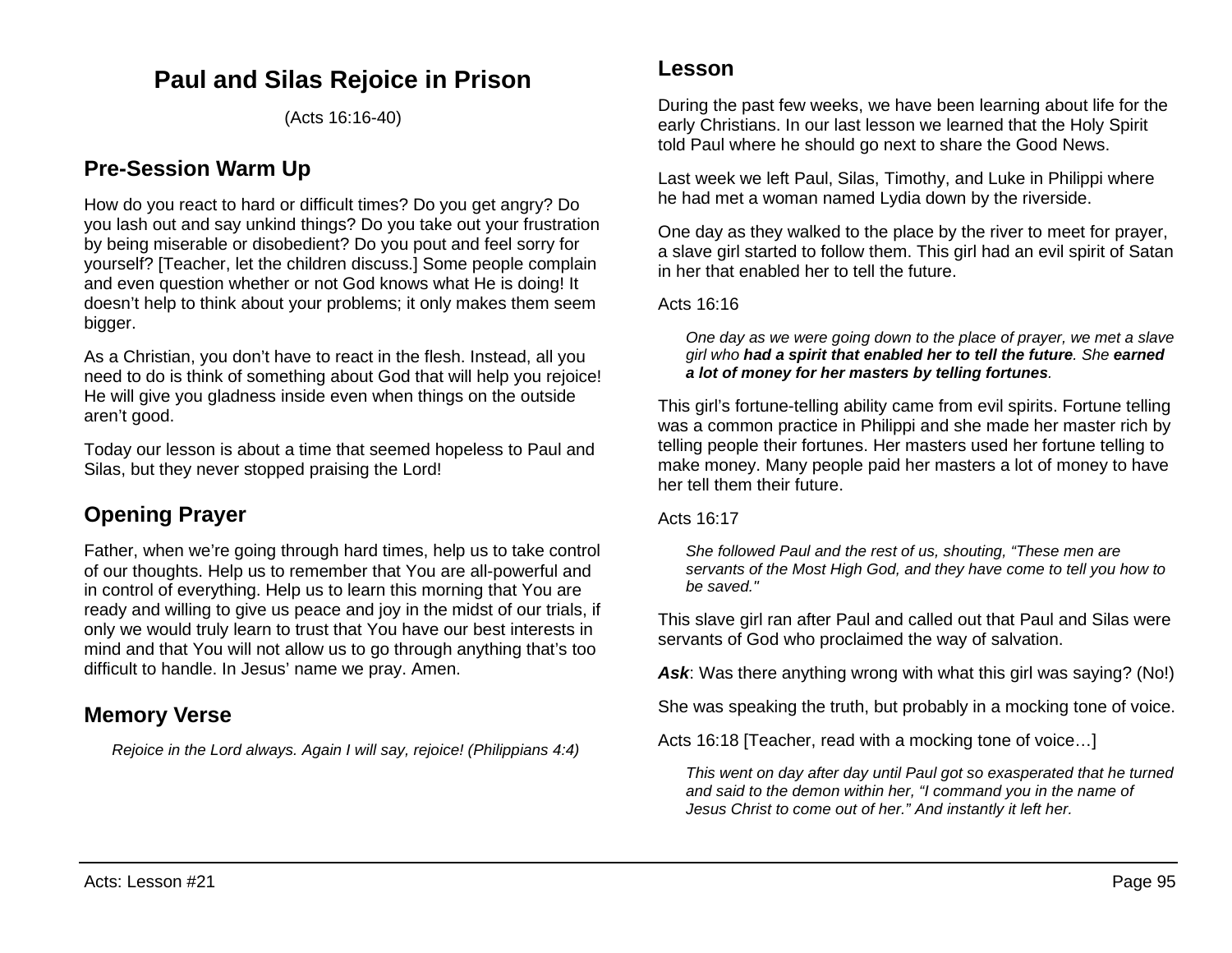The Holy Spirit enabled Paul to see that this girl was a messenger of Satan and he knew it was time to put a stop to what the slave girl was saying. He didn't want his teaching about Jesus to be confused with fortune telling.

[Note: Teacher, if Paul accepted the demon's words, he would appear to be linking the truth about Jesus with demon-related activities. Truth and evil do not mix.]

The Holy Spirit empowered Paul to command the evil spirit to leave her in Jesus' name. And suddenly her master's business was ruined. The slave girl was set free from the evil spirit's control, but this made her master angry.

#### Acts 16:19-21

*Her masters' hopes of wealth were now shattered, so they grabbed Paul and Silas and dragged them before the authorities at the marketplace. (20) "The whole city is in an uproar because of these Jews!" they shouted to the city officials. (21) "They are teaching customs that are illegal for us Romans to practice."*

With their business ruined, the girl's owners took Paul and Silas to the town officials and accused them of teaching against the law. Then the crowd attacked Paul and Silas.

### Acts 16:22-24

*A mob quickly formed against Paul and Silas, and the city officials ordered them stripped and beaten with wooden rods. (23) They were severely beaten, and then they were thrown into prison. The jailer was ordered to make sure they didn't escape. (24) So the jailer put them into the inner dungeon and clamped their feet in the stocks.*

With their backs bleeding and their feet clamped painfully into heavy wooden frames, they were surrounded by darkness.

How easy it would have been for them to grumble and complain! But they didn't. God's Word says, "*Rejoice in the Lord always, again I say rejoice*." (Philippians 4:4)

To rejoice in the Lord is to be joyful or happy as you think about Him, even if you are going through hard times, like Paul and Silas were. They were locked up in prison. But they didn't complain or grumble. They were filled with the power of the Holy Spirit and rejoiced in the Lord!

Paul and Silas were being treated like dangerous prisoners; but they had not done anything wrong. Who does that remind you of? (Jesus!)

If you were Paul and Silas, what do you think you would do as you were chained to the cold dark dungeon walls and your feet clamped in blocks of wood? They could have cried and said they wanted to go home. They could have been angry and shouted how unfair their treatment was. They could have yelled at God for allowing them experience such harsh treatment.

When bad things happen to you how do you act? As believers we have the power to respond like Jesus did when they crucified Him. We have the power of the Holy Spirit living right inside of us and we can call upon Him to help us respond in with faith and courage.

#### Acts 16:25

*Around midnight Paul and Silas were praying and singing hymns to God, and the other prisoners were listening.*

They thought they were about to be put to death, yet they continued to praise the Lord. They didn't know a miracle was about to happen!

### Acts 16:26-27

*Suddenly, there was a massive earthquake, and the prison was shaken to its foundations. All the doors immediately flew open, and the chains of every prisoner fell off! (27) The jailer woke up to see the prison doors wide open. He assumed the prisoners had escaped, so he drew his sword to kill himself.*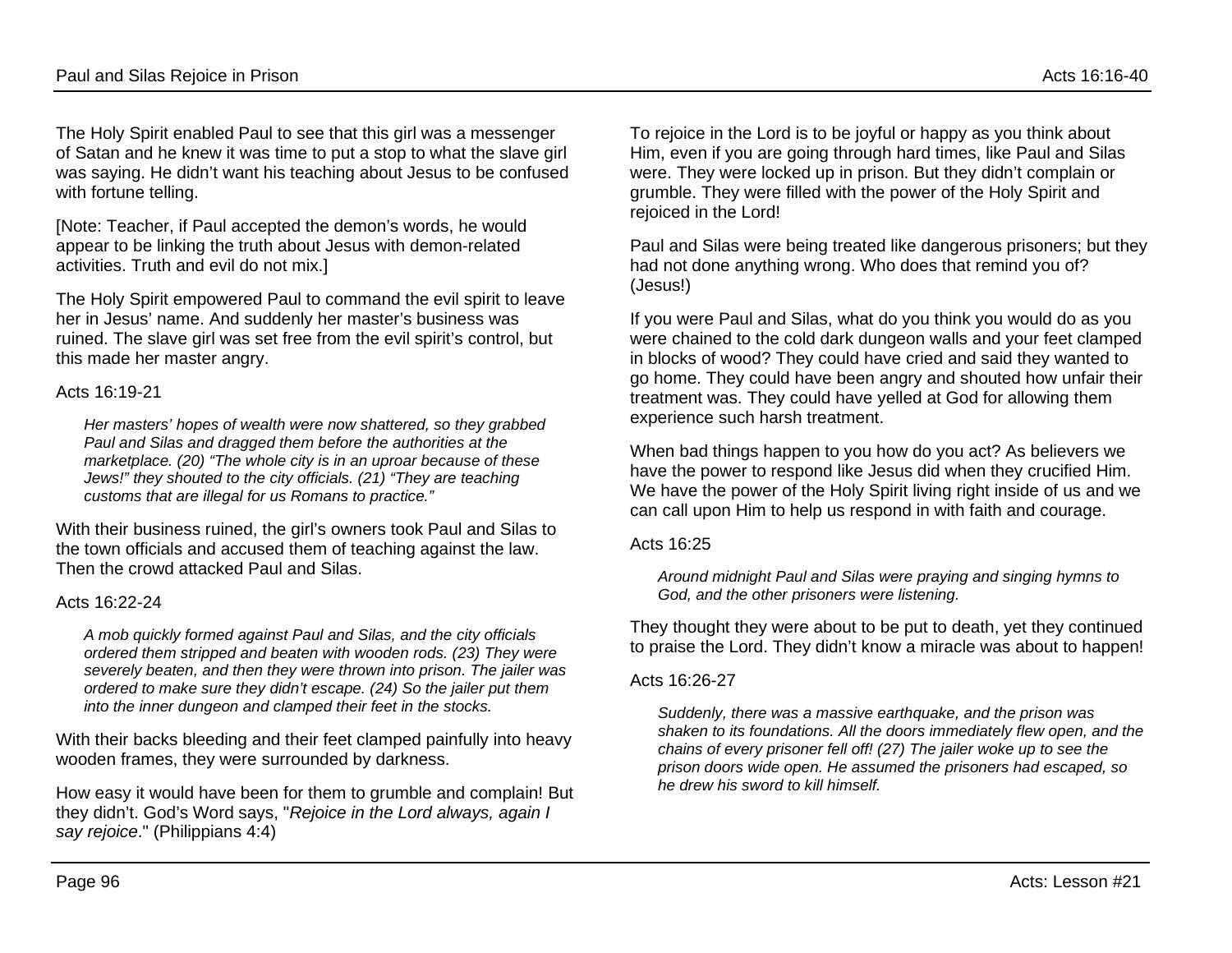Jailers in those days were put to death if their prisoners escaped. So when he thought that Paul and Silas had escaped, the jailer tried to kill himself. But Paul stopped him.

#### Acts  $16:28$

*But Paul shouted to him, "Stop! Don't kill yourself! We are all here!"*

When the jailer saw that the prisoners hadn't run away, he realized immediately that God had done a miracle. It was God who caused the earth to shake; it was God who opened the prison gates; it was God who loosed the prisoner's chains.

### Acts 16:29-30

*The jailer called for lights and ran to the dungeon and fell down trembling before Paul and Silas. (30) Then he brought them out and asked, "Sirs, what must I do to be saved?"*

The jailer had heard Paul and Silas rejoicing in the Lord; now he wanted to know God in the same way, too. The Holy Spirit caused this jailer to realize he needed to be saved. So, Paul told him what he had to do.

## Acts 16:31

*They replied, "Believe in the Lord Jesus and you will be saved, along with everyone in your household."*

Paul and Silas didn't give the jailer a list of rules to follow in order to get saved! Paul simply told the jailer the Good News about what Jesus did for us.

We all deserve to be punished for the naughty things we do. If we believe that Jesus willingly died and gave His life's blood to pay for our sins, someday we will have eternal life with God in heaven.

Paul and Silas told the jailer that he and anyone else in his family who wanted to, could believe on Jesus to save them from sin. That's the Good News we need to tell everyone today, too.

### Acts 16:32-33

*And they shared the word of the Lord with him and with all who lived in his household. (33) Even at that hour of the night, the jailer cared for them and washed their wounds. Then he and everyone in his household were immediately baptized.*

The jailer washed their wounds. And God turned Paul and Silas' pain to joy and victory as the jailer and his family believed in the Lord.

You may not understand why God allows you to go through hard times. Often you don't know God's purpose in allowing you to go through difficult situations. God had let Paul and Silas go through that hard time so the jailer and his family would be saved.

So, next time you face a problem, stop thinking about your problem and think about of these two "R's":

- **R**emember something good God has done for you (He saved you; He supplies your needs; He's helped you through other problems); some truth from the Bible (Jeremiah 29:11; Hebrews 13:5), or something about God (He is all-powerful; He is in control of everything; He wants what is best for you).
- **R**ejoice in the Lord: thank Him for what you remember about Him or sing a praise song to Him.

You will face many problems in this life, but you can learn to rejoice in the Lord at all time.

# **CLOSING PRAYER**

Father, I pray that we will all learn to trust and rely on the power of the Holy Spirit to give us the proper perspective on the things that happen to us in this life. We pray that our attitudes will be like Paul and Silas'. Help us to remember that if we choose to have peace and joy in the midst of our trials, someone may come to know who You are. In Jesus' name we pray. Amen.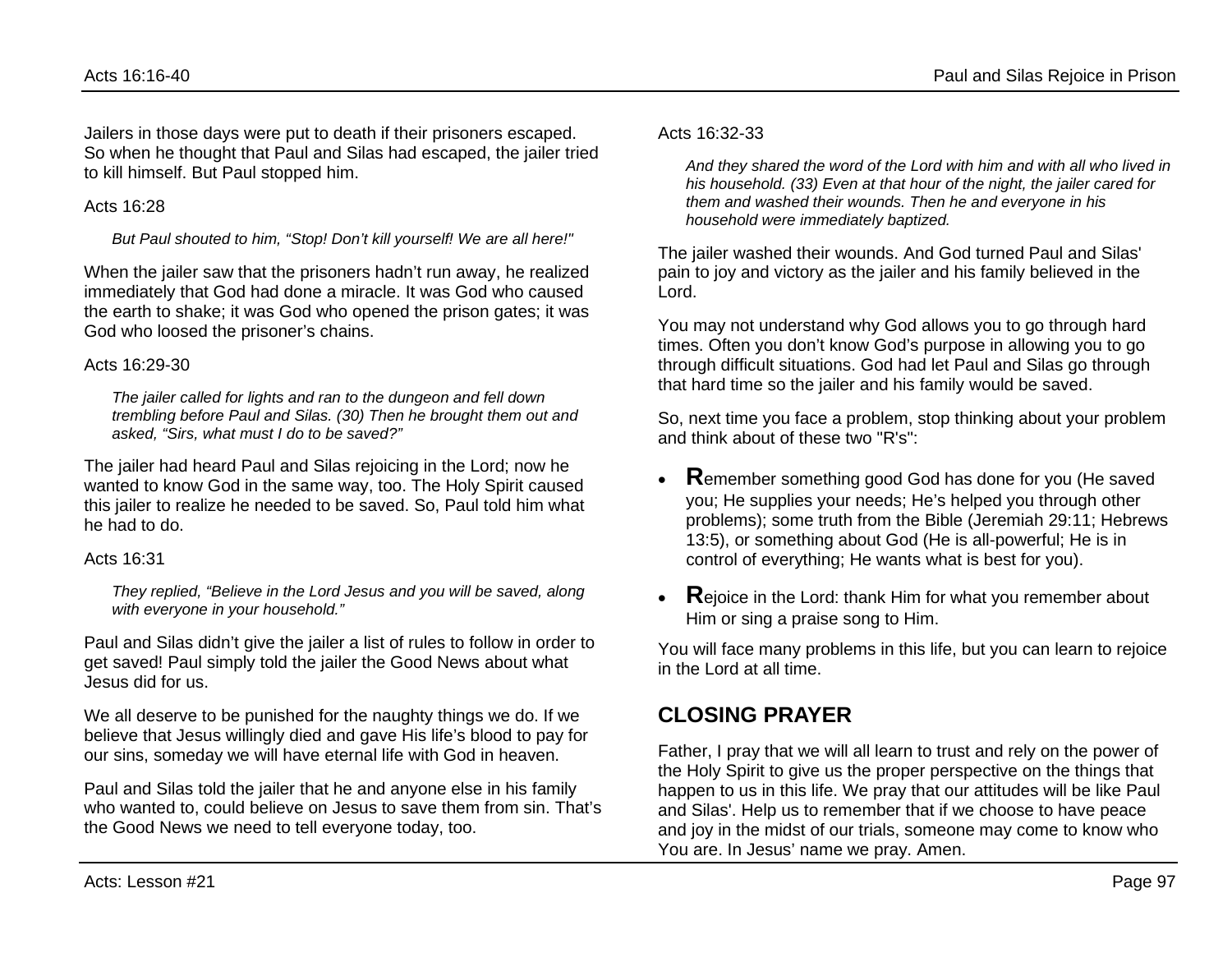# **LEARNING ACTIVITIES**

## **CRAFT CORNER**

Cut a yellow circle for each child. On the front draw a smiley face and write out Philippians 4:4. On the back write these steps:

- 1. Remember something good God has done for you.
- 2. Rejoice in the Lord by thanking Him.

Encourage children to put the circle in a prominent place where they will see it each day as a reminder.

# **GAME CENTER**

Play *Pictionary* or *Charades* using lesson themes from the past few weeks. Alternate between teams. Give one minute to guess the topic. If Team A guesses correctly they get 1,000 points. If team A doesn't guess it, but Team B does, then Team B gets 500 points.

Print the following lesson theme ideas onto playing cards:

- Ananias and Sapphira Lie
- Early Christians are filled with the Holy Spirit
- God Delivers Peter from Prison
- Paul and Silas Rejoice in Prison
- Peter and John Heal the Lame Man
- Saul Becomes a Believer

Or, use the following questions in another game of your choice:

### *Review questions:*

- 1. Why was the slave girl that followed Paul and Silas able to tell fortunes? (She had an evil spirit of Satan in her; she was possessed.)
- 2. What did the slave girl do for her masters? (She made them a lot of money by telling people's furtures!)
- 3. Why did Paul and Silas get so annoyed with the slave girl if she was actually telling the truth about them? (She was probably calling out in a mocking tone of voice, making fun of Paul and Silas. Paul didn't want the truth of God to be confused with fortune telling.)
- 4. What did Paul do to the evil spirit in the slave girl? (Paul commanded the evil spirit to come out of the girl.)
- 5. By Who's power did the evil spirit come out of the slave girl? (The power of the Holy Spirit.)
- 6. What happened to Paul and Silas when the slave girl's master realized his business was ruined? (They were beaten and whipped and sent into prison.)
- 7. What did Paul and Silas do while they were in prison with their backs bleeding and their feet clamped painfully to the wall? (They rejoiced in the Lord!)
- 8. What would you do if you got sent to prison for no good reason?
- 9. What sudden surprise happened to Paul and Silas? (There was a great earthquake, the jail doors opened, and their handcuffs dropped off.)
- 10. Why did the jailer almost kill himself? (He thought that Paul and Silas escaped and he knew the punishment for letting a prisoner escape was certain death.)